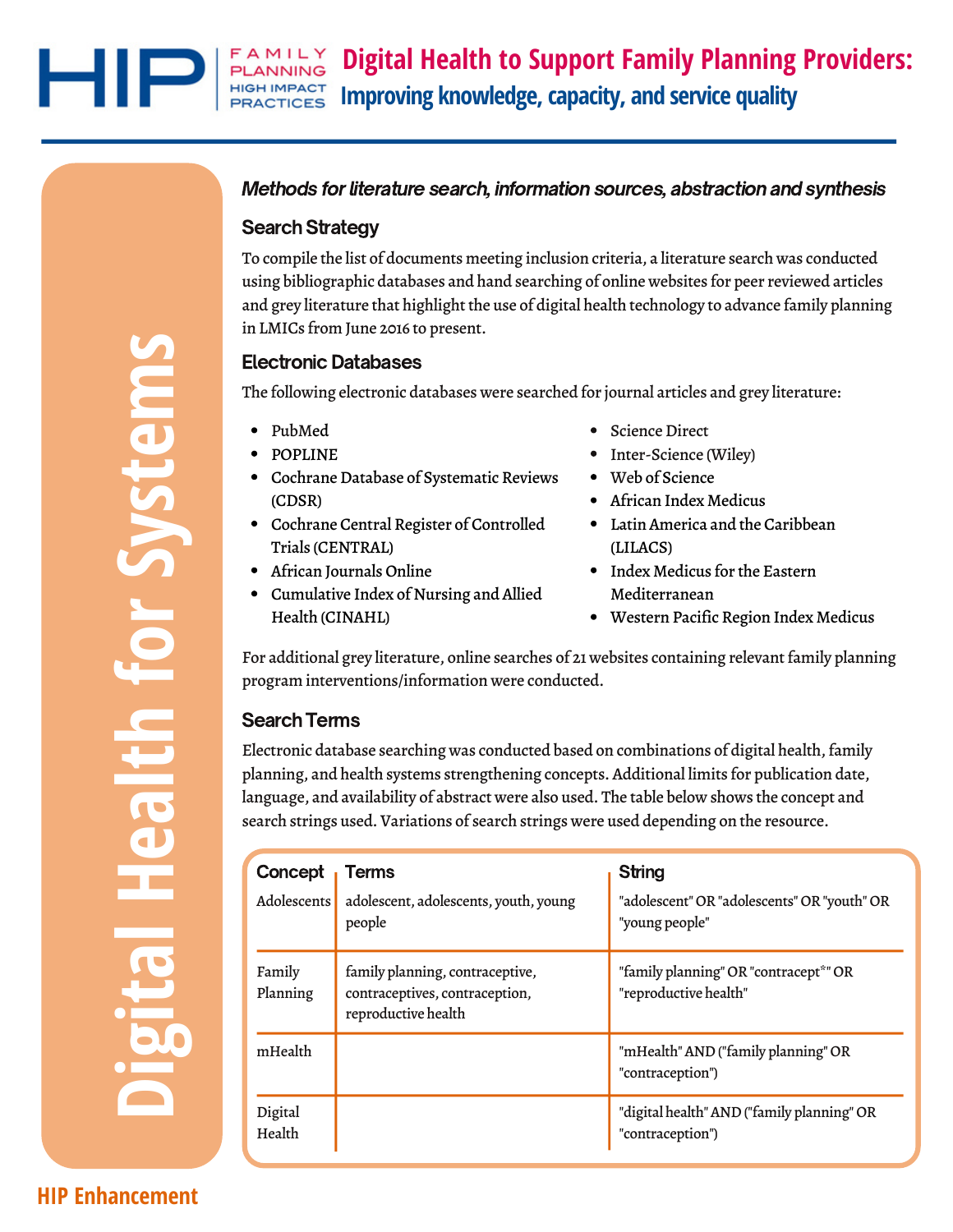| Concept<br>Digital<br>Health | <b>Terms</b>                                                                                     | <b>String</b><br>"digital health" AND ("family planning" OR "contraception") AND "cost"<br>"digital health" AND ("family planning" OR "contraception") AND "scale"<br>"digital health" AND ("family planning" OR "contraception") AND<br>"sustainability"   "digital health" AND ("family planning" OR "contraception")<br>AND "efficiency"   "digital health" AND ("family planning" OR<br>"contraception") AND "health systems strengthening"                                                                                                                                                                                    |
|------------------------------|--------------------------------------------------------------------------------------------------|------------------------------------------------------------------------------------------------------------------------------------------------------------------------------------------------------------------------------------------------------------------------------------------------------------------------------------------------------------------------------------------------------------------------------------------------------------------------------------------------------------------------------------------------------------------------------------------------------------------------------------|
| Digital<br>Health            | <b>HSS</b> terms<br>with family<br>planning<br>included in<br>search                             | "digital health" AND ("family planning" OR "contraception") AND "supply<br>management"   "digital health" AND ("family planning" OR "contraception")<br>AND ("workforce development" OR "performance support")   "digital health"<br>AND ("family planning" OR "contraception") AND "family planning" AND<br>("financial transactions" OR "financial incentives")   "digital health" AND<br>"family planning" AND "service delivery"   "digital health" AND "family<br>planning" AND ("health information systems" OR "HIS")   "digital health"<br>AND "family planing" AND ("health management information systems" OR<br>"HMIS") |
| Additional<br>Limits         | June 2016 to<br>present, no<br>commentary<br>or opinion<br>articles,<br>English<br>language only |                                                                                                                                                                                                                                                                                                                                                                                                                                                                                                                                                                                                                                    |

## **Bibliography**

Below is a complete list of citations identified from the literature search process described above. A subset of these references were used to support the development of the Digital Health for Systems HIP Brief. The complete brief and reference listing is available from: <https://www.fphighimpactpractices.org/briefs/digital-health-systems/>

• Agarwal S, Kirk K, Sripad P, Bellows B, Abuya T, Warren C. Setting the globalresearch agenda for community health systems: literature and consultative review. *Hum Resour Health*. 2019;17(1):22. [http://doi.org/10.1186/s12960-019-](http://doi.org/10.1186/s12960-019-0362-8) 0362-8

• Amoakoh-Coleman M, Borgstein A, Sondaal S et al. Effectiveness of mHealth interventions targeting health care workers to improve pregnancy outcomes in low- and middle-income countries: a systematic review. *J Med Internet Res*. 2016;18(8):e226. <http://doi.org10.2196/jmir.5533>

• Ampt FH, Mudogo C, Gichangi P et al. WHISPER or SHOUT study: protocol of a cluster-randomised controlled trial assessing mHealth sexual reproductive health and nutrition interventions among female sex workers in Mombasa, Kenya. *BMJOpen*. 2017;7(8):e017388. <http://doi.org/10.1136/bmjopen-2017-017388>

• Anger H, Dabash R, Peña M, et al. Use of an at-home multilevel pregnancy test and an automated call-in system to follow-up the outcome of medical abortion. *Int J GynaecolObstet*. 2019;144(1):97-102. <http://doi.org/10.1002/ijgo.12679>

• Ashcroft N, McKay J. 9 considerations for seamless mobile MERL solutions. *ICTworks* blog. Posted January 2, 2017. Accessed July 28, 2020. <https://www.ictworks.org/9-considerations-for-seamless-mobile-merl-solutions/>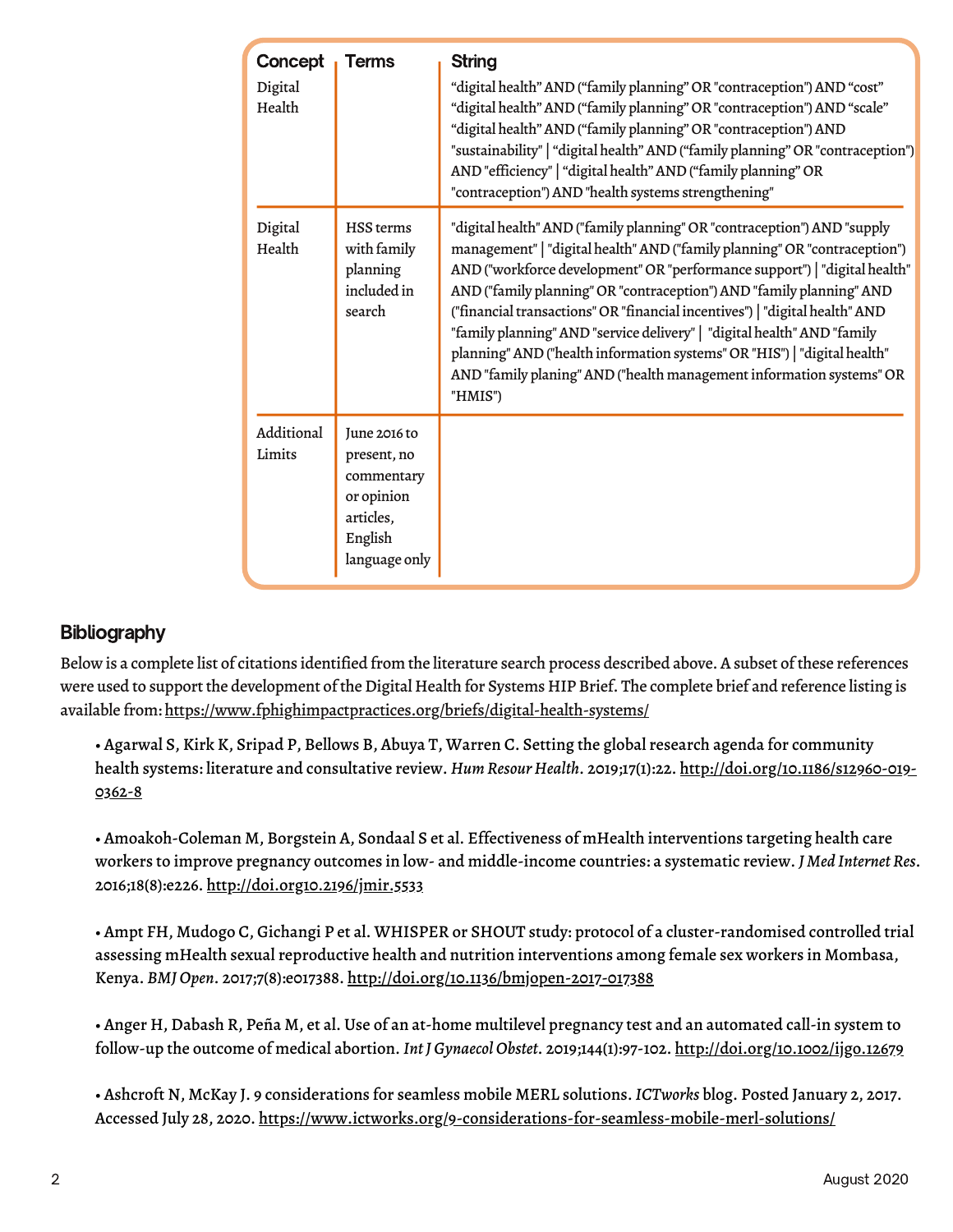• Asi YM, Williams C. The role of digital health in making progress toward Sustainable Development Goal (SDG) 3 in conflict-affected populations. *Int J Med Inform*. 2018;114:114-120. <http://doi.org/10.1016/j.ijmedinf.2017.11.003>

• Ayiasi RM, Kolsteren P, Batwala, V, Criel B, Orach CG. Effect of village health team home visits and mobile phone consultations on maternal and newborn care practices in Masindi and Kiryandongo, Uganda: a communityintervention trial. *PLoSONE* 2016;11(4):e0153051. <http://doi.org/10.1371/journal.pone.0153051>

• Bates LA, Hicks JP, Walley J, Robinson E. Evaluating the impact of Marie Stopes International's digital family planning counselling application on the uptake of long-acting and permanent methods of contraception in Vietnam and Ethiopia: a study protocol for a multi-country cluster randomised controlled trial [published correction appears in Trials. 2018 Oct 16;19(1):556]. *Trials*. 2018;19(1):420. <http://doi.org/10.1186/s13063-018-2815-0>

• Belaid L, Dumont A, Chaillet N et al. Effectiveness of demand generation interventions on use of modern contraceptives in low- and middle-income countries. *Trop Med Int Health*. 2016;21(10):1240-1254. <http://doi.org/10.1111/tmi.12758>

• Casey S. Evaluations ofreproductive health programs in humanitarian settings: a systematic review. *Confl Health*. 2015;9(S1). <http://doi.org/10.1186/1752-1505-9-s1-s1>

• de Kruijf JG. A call for knowledge: assessing the effectiveness of text messaging for sexual and reproductive health in northern Ghana. In: Macedo, M, ed. *Proceedings of theInternational Conference E-Health 2016*. IADIS Press; 2016:157-163. Accessed July 13, 2020. [http://www.iadisportal.org/digital-library/a-call-for-knowledge-assessing-the-effectiveness](http://www.iadisportal.org/digital-library/a-call-for-knowledge-assessing-the-effectiveness-of-text-messaging-for-sexual-and-reproductive-health-in-northern-ghana)of-text-messaging-for-sexual-and-reproductive-health-in-northern-ghana

• Feroz A, Abrejo F, Ali SA, Nuruddin R, Saleem S. Using mobile phones to improve young people's sexual and reproductive health in low- and middle-income countries: a systematic review protocol to identify barriers, facilitators and reported interventions. *Syst Rev*. 2019;8(1):117. <http://doi.org/10.1186/s13643-019-1033-5>

• Firestone R, Rowe C, Modi S, Sievers D. The effectiveness of social marketing in global health: a systematic review. *Health Policy Plan*. 2016;32(1):110-124. <http://doi.org10.1093/heapol/czw088>

• Gonsalves L, Hindin MJ, Bayer A, et al. Protocol of an open, three-arm, individually randomized trial assessing the effect of delivering sexual and reproductive health information to young people (aged 13-24) in Kenya and Peru via mobile phones: adolescent/youth reproductive mobile access and delivery initiative forlove and life outcomes (ARMADILLO) study stage 2. *Reprod Health*. 2018;15(1):126. <http://doi.org/10.1186/s12978-018-0568-6>

• Gonsalves L, Njeri WW, Schroeder M, Mwaisaka J, Gichangi P. Research and implementation lessons learned from a youth-targeted digital health randomized controlled trial (the ARMADILLO Study). *JMIR MhealthUhealth*. 2019;7(8):e13005. <http://doi.org/10.2196/13005>

• Green EP, Whitcomb A, Kahumbura C, et al. "What is the best method of family planning for me?": a text mining analysis of messages between users and agents of a digital health service in Kenya. *GatesOpen Res*. 2019;3:1475. <http://doi.org/10.12688/gatesopenres.12999.1>

• Greenleaf AR, Ahmed S, Moreau C, Guiella G, Choi Y. Cell phone ownership and modern contraceptive use in Burkina Faso: implications forresearch and interventions using mobile technology. *Contraception*. 2019;99(3):170-174. <http://doi.org/10.1016/j.contraception.2018.11.006>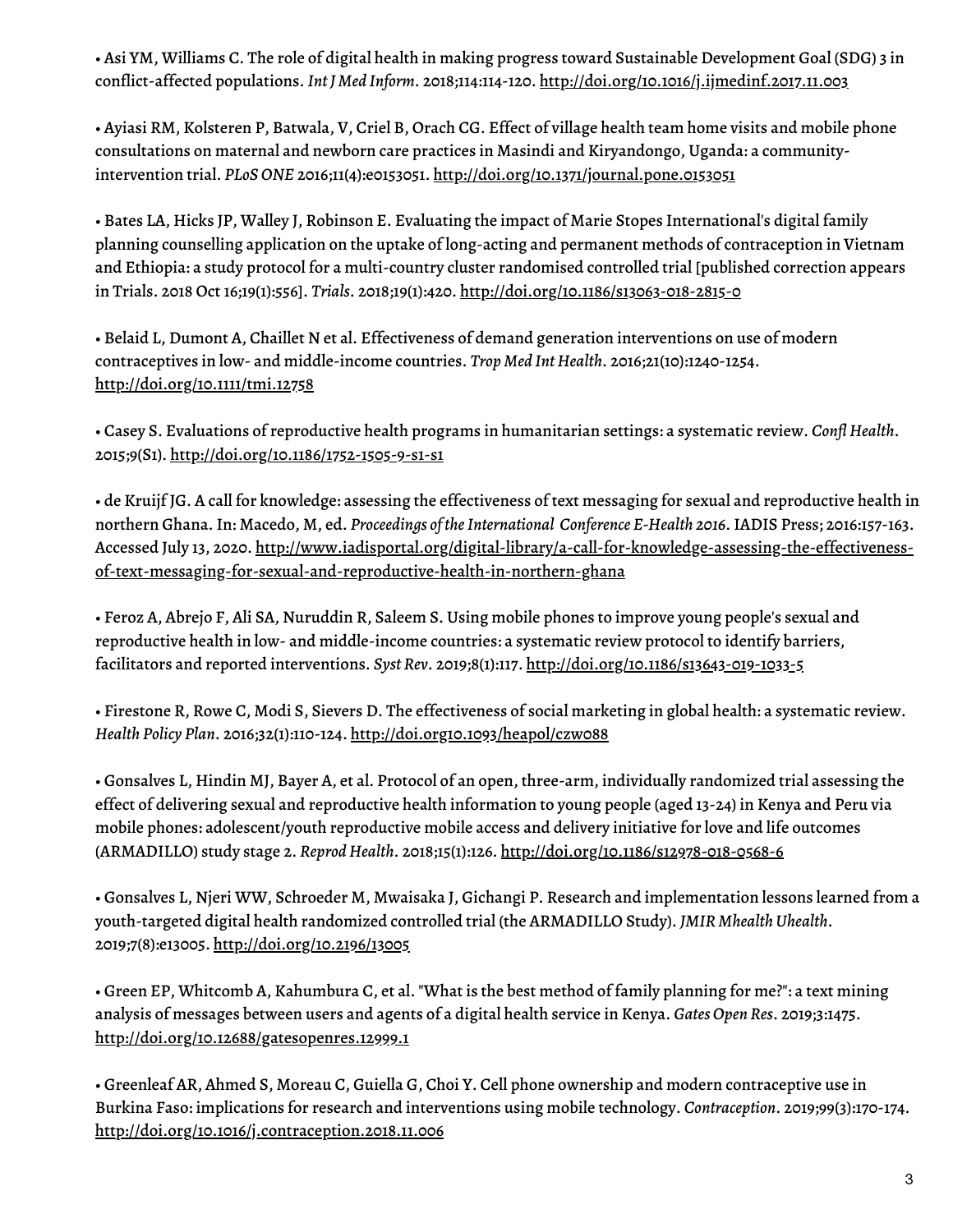• GSMA Mobile for Development. GSMA *mHealth Gender Toolkit: Key Principles and Tipsfor Reaching Women*. GSMA; 2017. Accessed July 28, 2020.

[https://assets.publishing.service.gov.uk/media/5a27e95b40f0b659d45200a8/GSMA\\_mHealthGenderToolkit\\_2-08-](https://assets.publishing.service.gov.uk/media/5a27e95b40f0b659d45200a8/GSMA_mHealthGenderToolkit_2-08-17.pdf) 17.pdf

• Hagg E, Dahinten VS, Currie LM. The emerging use of social media for health-related purposes in low and middleincome countries: a scoping review. *Int J Med Inform*. 2018;115:92-105. <http://doi.org/10.1016/j.ijmedinf.2018.04.010>

• High Impact Practices in Family Planning (HIPs). *Digital Health for Systems: Strengthening Family Planning Systems Through Time and Resource Ef iciencies*. U.S. Agency forInternational Development; 2017. Accessed July 28, 2020. <https://www.fphighimpactpractices.org/briefs/digital-health-systems/>

• Ippoliti NB, L'Engle K. Meet us on the phone: mobile phone programs for adolescent sexual and reproductive health in low-to-middle income countries. *Reprod Health*. 2017;14(1):11. <http://doi.org/10.1186/s12978-016-0276-z>

• Istepanian RS, Woodward B. m-Health and global healthcare. In: Istepanian RS, Woodward B, eds. M‐Health: *Fundamentals and Applications: Fundamentals and Applications*. John Wiley & Sons; 2016. Accessed July 28, 2020. <https://doi.org/10.1002/9781119302889.ch6>

• Johnson D, Juras R, Riley P et al. A randomized controlled trial of the impact of a family planning mHealth service on knowledge and use of contraception. *Contraception*. 2017;95(1):90-97. <http://doi.org/10.1016/j.contraception.2016.07.009>

• Kulathinal S, Joseph B, Säävälä M. Mobile helpline and reversible contraception: lessons from a controlled beforeand-after study in rural India. *JMIR Mhealth Uhealth*. 2019;7(8):e12672. <http://doi.org/10.2196/12672>

• L'Engle KL, Mangone ER, Parcesepe AM, Agarwal S, Ippoliti NB. Mobile phone interventions for adolescent sexual and reproductive health: a systematic review. *Pediatrics*. 2016;138(3):e20160884-e20160884. <http://doi.org/10.1542/peds.2016-0884>

• Laidlaw R, Dixon D, Morse T, Beattie TK, Kumwenda S, Mpemberera G. Using participatory methods to design an mHealth intervention for a low income country, a case study in Chikwawa, Malawi. *BMC Med Inform Decis Mak*. 2017;17(1):98. <http://doi.org/10.1186/s12911-017-0485-6>

• Lee SH, Nurmatov UB, Nwaru BI, Mukherjee M, Grant L, Pagliari C. Effectiveness of mHealth interventions for maternal, newborn and child health in low- and middle-income countries: systematic review and meta-analysis. *J Glob Health*. 2016;6(1):010401. <http://doi.org/10.7189/jogh.06.010401>

• Limaye RJ, Kundu NK, Arnold R, Gergen J, Sullivan TM. Utilizing digital health applications as a means to diffuse knowledge to improve family planning outcomes in Bangladesh. *ClinObstet Gynecol Reprod Med* 2017;3(2):1-7. <http://doi.org/10.15761/COGRM.1000176>

• Lopez L, Grey T, Tolley E, Chen M. Brief educational strategies for improving contraception use in young people. *CochraneDatabase Syst Rev*. 2016. <http://doi.org/10.1002/14651858.cd012025.pub2>

• McCarthy OL, Wazwaz O, Jado I, et al. An intervention delivered by text message to increase the acceptability of effective contraception among young women in Palestine: study protocol for a randomised controlled trial. *Trials*. 2017;18(1):454. <http://doi.org/10.1186/s13063-017-2191-1>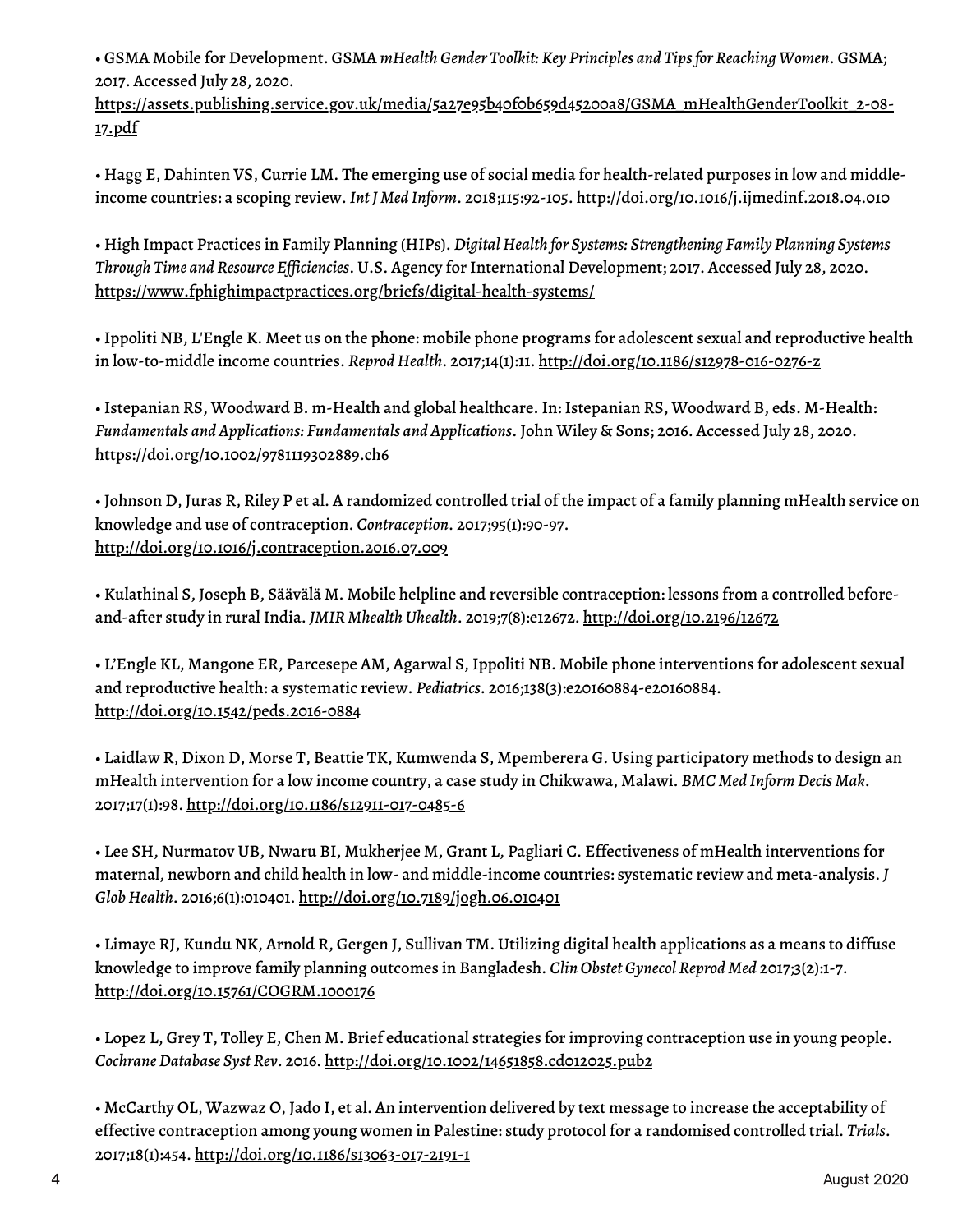• McCarthy OL, Wazwaz O, Osorio Calderon V, et al. Development of an intervention delivered by mobile phone aimed at decreasing unintended pregnancy among young people in three lower middle income countries. *BMC Public Health*. 2018;18(1):576. <http://doi.org/10.1186/s12889-018-5477-7>

• Messinger CJ, Mahmud I, Kanan S, Jahangir YT, Sarker M, Rashid SF. Utilization of mobile phones for accessing menstrual regulation services among low-income women in Bangladesh: a qualitative analysis. *Reprod Health*. 2017;14(1):7. <http://doi.org/10.1186/s12978-016-0274-1>

• Miah SJ, Gammack J, Hasan N. Extending the framework for mobile health information systems research: a content analysis. *Inf Syst*. 2017;69:1-24. <https://doi.org/10.1016/j.is.2017.04.001>

• Njuguna N, Ngure K, Mugo N et al. The effect of human immunodeficiency virus prevention and reproductive health text messages on human immunodeficiency virus testing among young women in rural Kenya. *Sex Transm Dis*. 2016;43(6):353-359. <http://doi.org10.1097/olq.0000000000000450>

• Nuwamanya E, Nuwasiima A, Babigumira JU, Asiimwe FT, Lubinga SJ, Babigumira JB. Study protocol: using a mobile phone-based application to increase awareness and uptake of sexual and reproductive health services among the youth in Uganda. A randomized controlled trial. *Reprod Health*. 2018;15(1):216. [http://doi.org/10.1186/s12978-018-](http://doi.org/10.1186/s12978-018-0642-0) 0642-0

• Okoroafor IJ, Chukwuneke FN, Ifebunandu N, Onyeka TC, Ekwueme CO, Agwuna KK. Telemedicine and biomedical care in Africa: prospects and challenges. *NigerJ Clin Pract*. 2017;20(1):1-5. <http://doi.org/10.4103/1119-3077.180065>

• Olsen PS, Plourde KF, Lasway C, van Praag E. Insights from a text messaging-based sexual and reproductive health information program in Tanzania (m4RH): retrospective analysis. *JMIR Mhealth Uhealth*. 2018;6(11):e10190. <http://doi.org/10.2196/10190>

• Pedersen K. 3 knowledge management practices to strengthen your digital health project. *ICTworks* blog. Posted October 30, 2017. Accessed July 28, 2020. [https://www.ictworks.org/knowledge-management-practices-strengthen](https://www.ictworks.org/knowledge-management-practices-strengthen-digital-health-project/)digital-health-project/

• Rankin K, Heard A, Diaz N. *Adolescent Sexual and Reproductive Health: Scoping theImpact of Programming in Low- and Middle-Income Countries*. International Initiative forImpact Evaluation; 2016. Accessed July 13, 2020. <https://www.3ieimpact.org/sites/default/files/2019-01/sp5-asrh.pdf>

• Reiss K, Andersen K, Barnard S, et al. Using automated voice messages linked to telephone counselling to increase post-menstrual regulation contraceptive uptake and continuation in Bangladesh: study protocol for a randomised controlled trial. *BMC Public Health*. 2017;17(1):769. <http://doi.org/10.1186/s12889-017-4703-z>

• Reiss K, Andersen K, Pearson E, et al. Unintended consequences of mHealth interactive voice messages promoting contraceptive use after menstrual regulation in Bangladesh: intimate partner violence results from a randomized controlled trial. *Glob Health Sci Pract*. 2019;7(3):386-403. <http://doi.org/10.9745/GHSP-D-19-00015>

• Rokicki S, Fink G. Assessing the reach and effectiveness of mHealth: evidence from a reproductive health program for adolescent girls in Ghana. *BMC Public Health*. 2017;17(1):969. <http://doi.org/10.1186/s12889-017-4939-7>

• Salandy A, Diaz A, eds. Adolescent health and medicine. *Ann Glob Health*. 2017;83(5-6 theme issue):695-808. Accessed July 28, 2020. <https://www.sciencedirect.com/journal/annals-of-global-health/vol/83/issue/5>